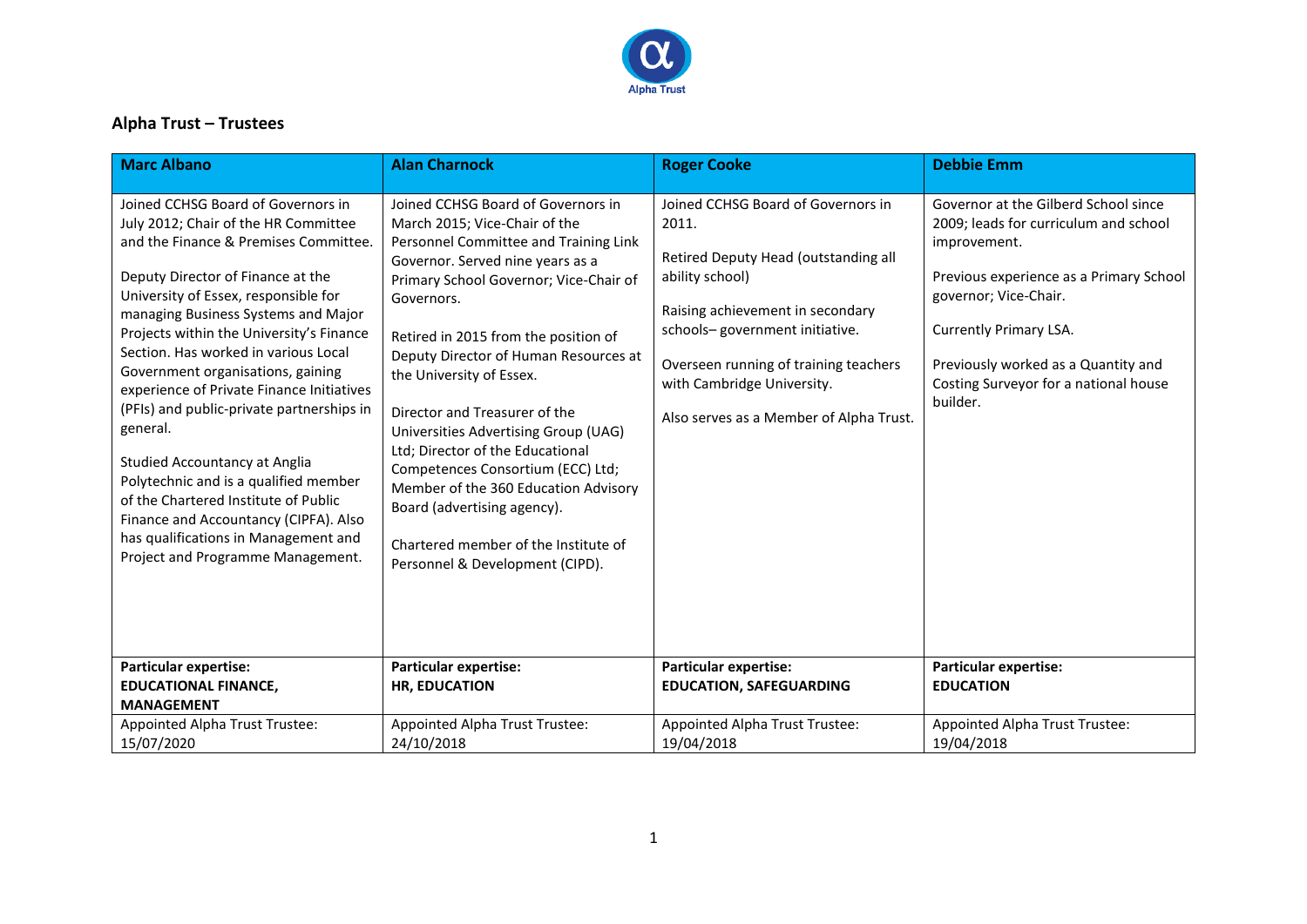

## **Alpha Trust - Trustees**

| <b>Linda Gous</b>                                                                                                                                                                                                         | <b>Amanda James</b>                                                                                                                                                                                                                                                                                                                                                                                                                                                                                                                                                                                                                                                                                                                                       | <b>Laurence Jones</b>                                                                                                                                         | <b>Gillian Marshall</b>                                                                                                                                                                                                                                                                                                                                                                                                                                                                 |
|---------------------------------------------------------------------------------------------------------------------------------------------------------------------------------------------------------------------------|-----------------------------------------------------------------------------------------------------------------------------------------------------------------------------------------------------------------------------------------------------------------------------------------------------------------------------------------------------------------------------------------------------------------------------------------------------------------------------------------------------------------------------------------------------------------------------------------------------------------------------------------------------------------------------------------------------------------------------------------------------------|---------------------------------------------------------------------------------------------------------------------------------------------------------------|-----------------------------------------------------------------------------------------------------------------------------------------------------------------------------------------------------------------------------------------------------------------------------------------------------------------------------------------------------------------------------------------------------------------------------------------------------------------------------------------|
| Governor at the Gilberd School since<br>2000; lead for HR and Pay.<br>Director of Teacher Recruitment<br>Agency.<br>Previously worked in a HR and<br>Organisation Development role for a<br>major corporate organisation. | Joined CCHSG Governing Board in<br>December 2015 as a parent governor;<br>Chair of the Curriculum & Student<br>Matters Committee and member of the<br>HR Committee.<br>A qualified teacher, has held several<br>senior leadership posts, including<br>primary school Headteacher.<br>Has worked as an Advanced Skills<br>Teacher, been a member of the Essex<br>School Improvement Service and is<br>currently a freelance education<br>consultant and associate advisor for<br><b>Essex Education Service.</b><br>Has conducted educational research<br>and has had input into government<br>level education policy-making.<br>Degree in Education and English,<br>Masters in Psychology, NPQH (National<br>Professional Qualification for<br>Headship). | Joined CCHSG Board of Governors in<br>2009; Chair of CCHSG Local Governing<br>Board.<br>Extensive city financial experience.<br>Regulatory Body Directorship. | Executive Principal of CCHSG and CEO<br>of Alpha Trust.<br>National Leader of Education. Lead for<br>North East Essex Teaching School<br>Alliance.<br>Member of the Court of Essex<br>University.<br>Extensive experience of expansion and<br>raising achievement in a wide range of<br>schools.<br>Studied at a number of universities<br>including Durham and Cambridge.<br>NPQH, BSc (Bio-chemistry), MSc<br>(Molecular Organisation), Masters in<br><b>Business Administration.</b> |
| <b>Particular expertise:</b>                                                                                                                                                                                              | <b>Particular expertise:</b>                                                                                                                                                                                                                                                                                                                                                                                                                                                                                                                                                                                                                                                                                                                              | <b>Particular expertise:</b>                                                                                                                                  | <b>Particular expertise:</b>                                                                                                                                                                                                                                                                                                                                                                                                                                                            |
| <b>HR MANAGEMENT</b>                                                                                                                                                                                                      | <b>EDUCATION, SCHOOL EFFECTIVENESS</b>                                                                                                                                                                                                                                                                                                                                                                                                                                                                                                                                                                                                                                                                                                                    | <b>BUSINESS, FINANCE, HEALTH &amp; SAFETY</b>                                                                                                                 | <b>LEADERSHIP, EDUCATION</b>                                                                                                                                                                                                                                                                                                                                                                                                                                                            |
| Appointed Alpha Trust Trustee:<br>19/04/2018                                                                                                                                                                              | Appointed Alpha Trust Trustee:<br>05/12/2019                                                                                                                                                                                                                                                                                                                                                                                                                                                                                                                                                                                                                                                                                                              | Appointed Alpha Trust Trustee:<br>19/04/2018                                                                                                                  | Appointed Alpha Trust Trustee:<br>19/04/2018                                                                                                                                                                                                                                                                                                                                                                                                                                            |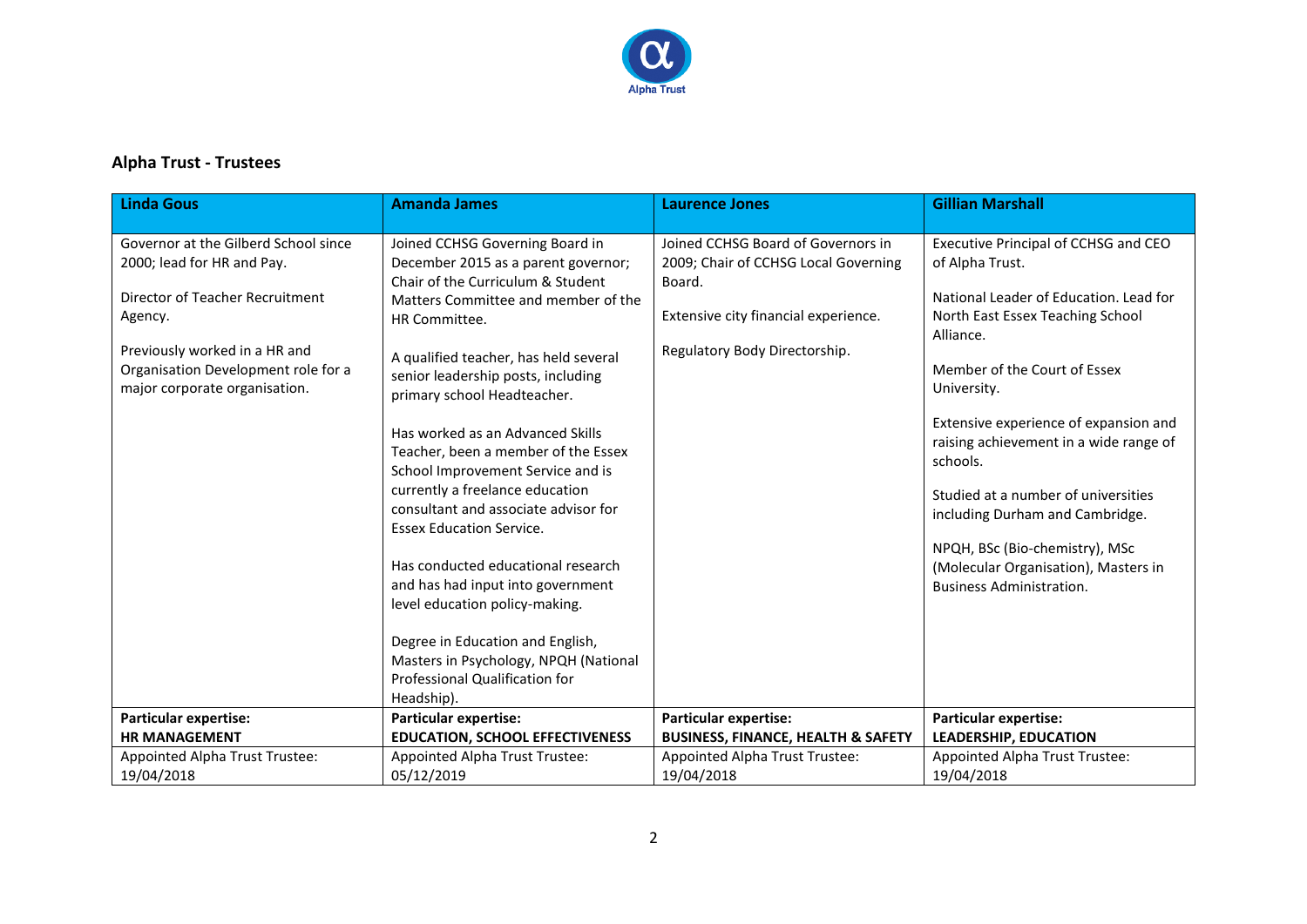

## **Alpha Trust – Trustees**

| <b>Gregory John Simpson</b>                                                               | <b>Veronica Roberts</b>                                                      | To be confirmed |
|-------------------------------------------------------------------------------------------|------------------------------------------------------------------------------|-----------------|
| Governor at the Gilberd School since                                                      | Joined Alpha Trust Board in March                                            |                 |
| 2012; serves as Chair of Governors.                                                       | 2022; serves on Audit Committee.                                             |                 |
| Previously Director of Highways and                                                       | <b>Currently Partner and Solicitor -</b>                                     |                 |
| Transport London Borough of Newham.                                                       | Advocate specialising in competition<br>and foreign investment, qualified in |                 |
| Project Management - engineering.                                                         | England and Wales and since 2021 also<br>in Belgium.                         |                 |
| Audit Commission Inspector - particular                                                   |                                                                              |                 |
| strengths in identifying need, raising<br>expectations, delivering value and              | Represents companies in competition<br>and antitrust investigations.         |                 |
| communicating a vision.                                                                   | Experienced in HR management.                                                |                 |
| Successful delivery of the infrastructure<br>to support the London 2012 Olympic<br>Games. |                                                                              |                 |
|                                                                                           |                                                                              |                 |
|                                                                                           |                                                                              |                 |
|                                                                                           |                                                                              |                 |
|                                                                                           |                                                                              |                 |
|                                                                                           |                                                                              |                 |
| <b>Particular expertise:</b><br><b>CHANGE MANAGEMENT</b>                                  | <b>Particular expertise:</b><br><b>BUSINESS, LEADERSHIP, LAW</b>             |                 |
| Appointed Alpha Trust Trustee:                                                            | Appointed Alpha Trust Trustee:                                               |                 |
| 19/04/2018                                                                                | 18/03/2022                                                                   |                 |